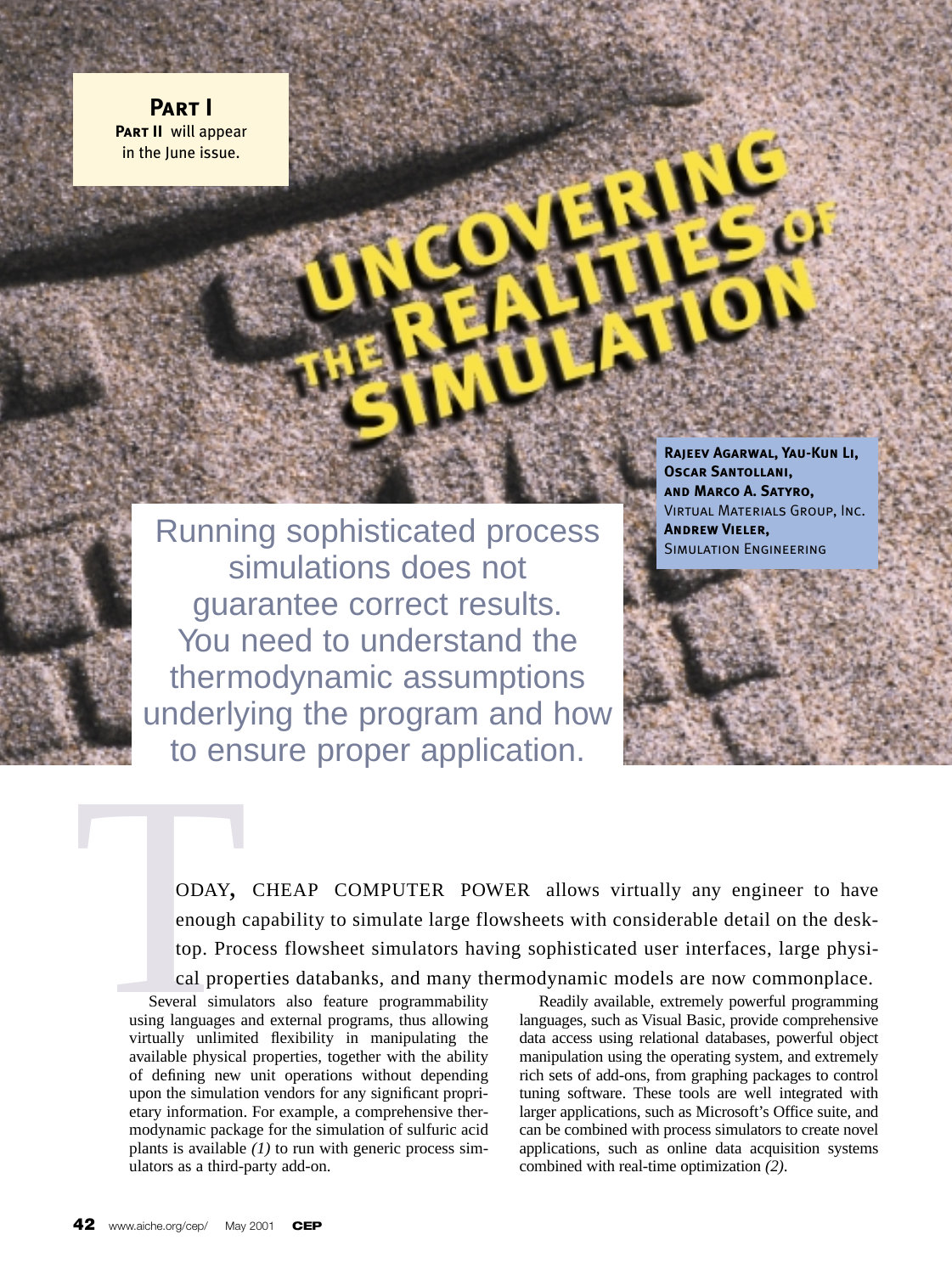From a practical standpoint, process simulators provide a reliable platform for solving material and energy balances using variations of the sequential modular- or equationbased approaches. Albeit a few pathological problems still exist related to multiple solutions for a flowsheet and poor recycle convergence, by and large, an engineer can create a complex flowsheet with minimal difficulty using icons. The user can then drag and drop unit operations, and he or she expects it to converge without problems. In many cases, this is exactly what will happen.

Given the wide variety of available thermodynamic models and unit operations libraries available, and thousands of built-in pure-component and interaction parameters (also, the ability of automatically estimating missing physical properties and interaction parameters), it seems that most chemical processing problems can be dealt with accurately and reliably. Unfortunately, this is more of a dream than reality.

### **Science fiction or science fact?**

In the same way that a writer can manipulate words and concepts to create stories, engineers can use simulators to generate fictional plant stories that describe how diverse substances interact in the presence of temperature, pressure, heat, and other thermodynamic quantities in the tale of synthesis and purification. Further, one may claim that the difference between a talented writer and a word pusher is the ability to create plausible stories that seem-

## **Nomenclature**

| $\mathfrak{a}$                        | $=$ van der Waals equation                                                                                                                                              | Z                                                        | $=$ compressibility factor                                                                                                                                           |
|---------------------------------------|-------------------------------------------------------------------------------------------------------------------------------------------------------------------------|----------------------------------------------------------|----------------------------------------------------------------------------------------------------------------------------------------------------------------------|
|                                       | attractive factor                                                                                                                                                       | LK                                                       | $=$ light key                                                                                                                                                        |
| $\boldsymbol{a}$                      | $=$ Margules interaction parameter                                                                                                                                      | HK                                                       | $=$ heavy key                                                                                                                                                        |
| h<br>R<br>Cp<br>D<br>$\int$<br>G<br>H | $=$ van der Waals equation covolume<br>$=$ bottoms<br>$=$ isobaric heat capacity<br>$=$ distillate<br>$=$ fugacity<br>$=$ Gibbs free energy<br>$=$ Henry's law constant | <b>Subscripts</b><br>i, j, k<br>$\boldsymbol{m}$<br>pure | $=$ component index in a mixture<br>$=$ minimum number of trays<br>$=$ pure component<br>solvent = value referring to solvent<br>$solvSat =$ at conditions where the |
| H                                     | $=$ enthalpy                                                                                                                                                            |                                                          | solvent is at its $P_{sat}$                                                                                                                                          |
| $\boldsymbol{k}$                      | = equation of state interaction                                                                                                                                         | $\mathcal{V}$                                            | $=$ volume                                                                                                                                                           |
|                                       | parameter                                                                                                                                                               | Superscripts                                             |                                                                                                                                                                      |
| n                                     | $=$ number of moles                                                                                                                                                     |                                                          | $=$ partial molar                                                                                                                                                    |
| nc                                    | $=$ number of components in                                                                                                                                             | $\Omega$                                                 | $=$ standard state                                                                                                                                                   |
|                                       | mixture                                                                                                                                                                 | $\infty$                                                 | $=$ infinite dilution                                                                                                                                                |
| N                                     | $=$ number of trays                                                                                                                                                     | E                                                        | $=$ excess                                                                                                                                                           |
| P                                     | $=$ pressure                                                                                                                                                            | l                                                        | $=$ liquid                                                                                                                                                           |
| $P_{\text{sat}}$                      | $=$ vapor pressure                                                                                                                                                      | S                                                        | $=$ at saturation                                                                                                                                                    |
| R                                     | $=$ gas constant                                                                                                                                                        | $\mathcal V$                                             | $=$ vapor                                                                                                                                                            |
| S                                     | $=$ entropy                                                                                                                                                             |                                                          |                                                                                                                                                                      |
| T                                     | $=$ absolute temperature                                                                                                                                                | <b>Greek</b> letters                                     |                                                                                                                                                                      |
| V                                     | $=$ Molar volume                                                                                                                                                        | $\alpha$                                                 | $=$ relative volatility                                                                                                                                              |
|                                       |                                                                                                                                                                         | γ                                                        | $=$ activity coefficient                                                                                                                                             |
| $\mathcal{X}$                         | $=$ liquid mole or volume fraction                                                                                                                                      | $\sigma$                                                 | $=$ numerical constant                                                                                                                                               |
| $\mathcal{V}$                         | $=$ vapor mole fraction                                                                                                                                                 |                                                          |                                                                                                                                                                      |
|                                       |                                                                                                                                                                         |                                                          |                                                                                                                                                                      |

ingly unfold in front of us in the real world, and we just go along for the ride.

Thus, the difference between a talented user of process simulators and a generator of case studies is the ability to generate plausible simulations bound by the reality defined by the fundamental laws of chemistry and physics. Here is where a talented author has a significantly easier task than an engineer, since an engineer has to craft a story to conform to thermodynamic laws and fluid behavior.

These laws and behavior are well known and, therefore, should be properly packaged and reliably available in simulators; thus, engineers are limited by their creativity in piecing together a flowsheet to tell a good story. Indeed, the first and second laws of thermodynamics are well understood and properly implemented in the model equations used to describe unit operations and unit operation connectivity. Thermodynamic equilibrium equations have been well known for more than a century, therefore, all is well, eh? Perhaps, not.

#### **A trivial example**

Let us say we want to model an ethanol production facility, and we specify a volume fraction of ethanol for the distillate at 0.96. This is below the azeotropic value of about 0.97 at 60°F. The simulator calculates a mass fraction of 0.950, while the correct value is 0.937. If our tower is operating at atmospheric pressure, the azeotropic composition is 0.956 mass. So, the simulator predicts a

> mass fraction of ethanol much closer to the azeotrope than reality, and, therefore, a harder separation than one would actually have. A tower designed using this specification will have a reflux ratio larger than necessary with corresponding larger capital and energy costs. Naturally, for another mixture close to the azeotropic point, the simulator can calculate a mass fraction further away from this point, and, depending upon the accuracy of the vapor/liquid equilibrium (VLE) model, we could have designed a tower that would never actually operate, because our distillate specification would be beyond the actual azeotrope.

> Simulators generally assume that molar volumes are additive. Therefore, what the simulator does behind the scenes in a volume fraction specification is calculating the molar densities of the components at a given temperature (usually, 60°F). With that and the volume fractions, mole fractions can be calculated and, from there, mass fractions in a rather straightforward manner. The problem is that we are assuming that the molar volume of a pure component corresponds to the volume the component would have in a mixture: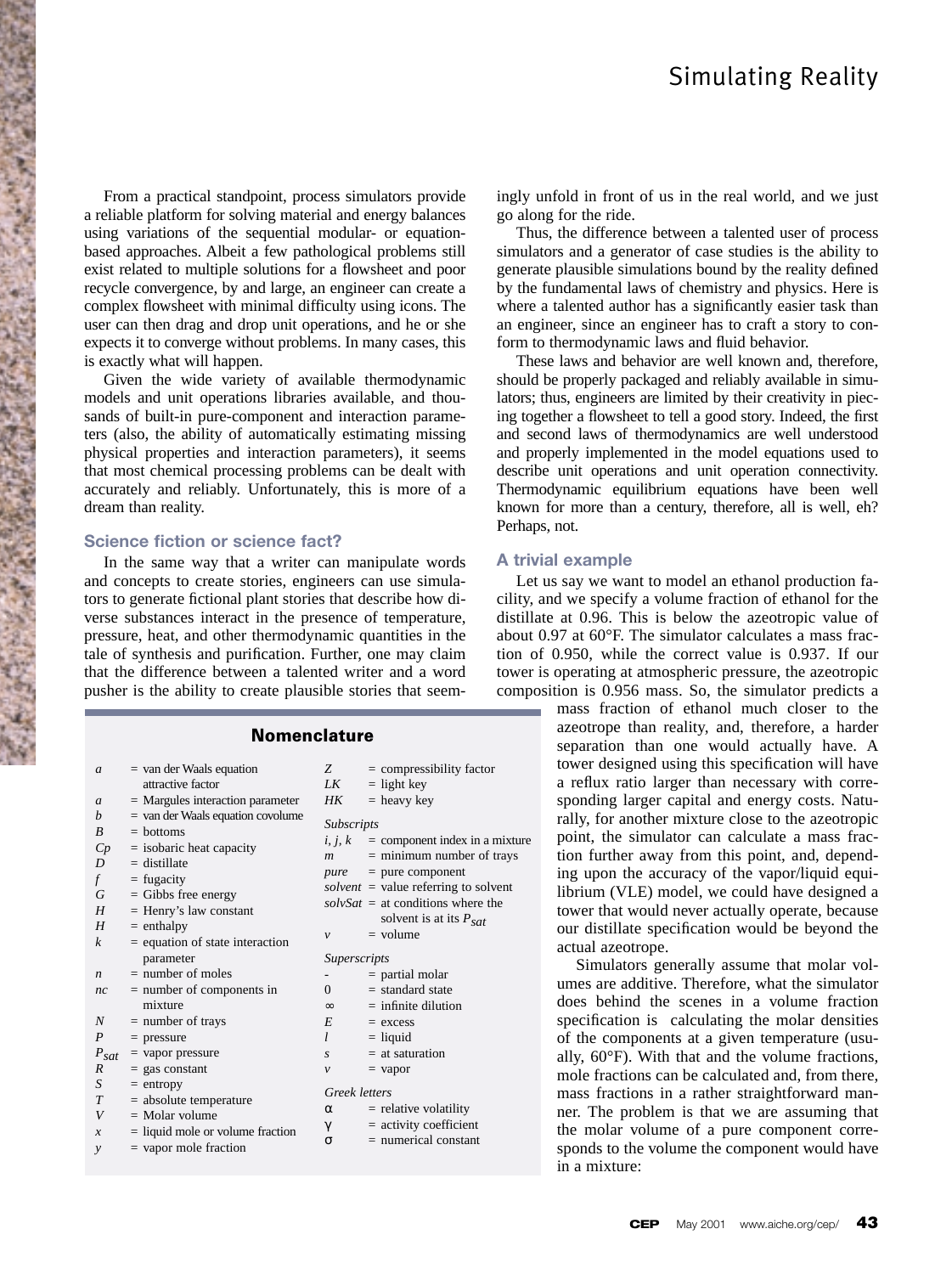$$
x_i = \frac{\frac{1}{V_i} x_{v,i}}{\sum_i \frac{1}{V_i} x_{v,i}}
$$
\n
$$
(1)
$$

Nevertheless, many times, we have a nonnegligible excess volume, and the mixture molar volume actually varies like this:

$$
V = \sum_{i} V_i x_i + V^E(T, \vec{x})
$$
 (2)

Equation 2 can be written using partial molar volumes:

$$
V = \sum_{i} \bar{V}_{i} x_{i} \tag{3}
$$

where the partial molar volume can be thought of as an effective molar volume a component has in a given mixture. So, we would be tempted to write our molar fraction equation as:

$$
x_i = \frac{\frac{1}{V_i} x_{v,i}}{\sum_i \frac{1}{V_i} x_{v,i}}\tag{4}
$$

Naturally, this has a catch. The partial molar volume is a function of the mole fraction (as well as temperature and, to a lesser extent, pressure). Therefore, we have an iterative solution in mole fraction when specifying volume fractions for systems that present excess volumes. Usually, simulators do not take this into consideration (for good reasons, as this is usually small for many important systems), but, sometimes, this may cost you dearly depending on how you got your specifications and how you entered them in the simulator.

## **The "heavy in the top" caper**

Moura and Carneiro *(3)* describe a problem where a commercial simulator was used for the evaluation of a 1,3 butadiene purification tower. It is well known that 1,2-butadiene is less volatile than 1,3-butadiene, and, as expected, 1,2-butadiene would leave mostly through the tower bottoms. Still, the simulation predicted that 1,2-butadiene would leave through the top. This is a simple system for which experimental data and reasonable thermodynamic models are available. Why the error?

The simulator used critical properties predicted by the Cavett correlation*.* When applying these estimates, the thermodynamic model would predict that 1,2-butadiene was volatile enough to leave in the distillate. If we tabulate the physical properties of 1,2-butadiene used by the simulator against the physical properties recommended by AIChE's Design Institute for Physical Property Data (DIPPR), it is evident that the acentric factor was incorrect (Table 1). We will see that acentric factors are a fundamental property when using equation(s) of state (EOS), because they correlate the vapor pressures calculated by pure components.

## **A tale of multiple solutions**

This example, also from Moura and Carneiro, demonstrates how the results depend not only on the thermodynamic model being used, but also on how it is implemented. Figure 1 shows a hydrotreating unit, in which the feeds are liquid oil and hydrogen. These are mixed with a hydrogen recycle to guarantee a minimum mass ratio of hydrogen-to-oil for the reactors. The mixed feed and recycle are heated to the desired temperature for Reactor 1. The temperature increases after Reactor 1 and, to cool the effluent to the desired inlet temperature for Reactor 2, a cold gas stream is used. The effluent from Reactor 2 is cooled, and the hydrogenated oil leaves the system and the excess hydrogen is compressed and returned to the system as recycle gas.

Two simulation controllers were used in the model. One controls the inlet temperature for the feed to Reactor 2, determining the cooling-gas flow rate and the other sets the hydrogen/oil ratio at the inlet of Reactor 1, establishing the treating-gas flow rate. Two cases were considered, one in which the oil is very reactive, and another in which the feed has a low reactivity. The compressor was sized for the first case, and the simulations were set up to maintain a constant flow rate thorough the compressor. Since the recycle-gas flow rate is equal to the treating-gas flow rate plus the cooling-gas flow rate, the hydrogen/oil ratio controller was replaced by a recycle gas flow controller for the second simulation.

Nevertheless, Case 1 was repeated using Case 2's controller configuration. In both instances, the reactant conversion was fixed to an identical value. This time, the simulator found a different solution for Case 1, with a hydrogen/oil ratio below the minimum required.

The cause was an incorrect root calculation for the compressibility factor for some combinations of pressure, temperature, and composition for the Lee-Kesler *(6)* correlation, used to determine enthalpies. This was a problem with the particular implementation of the root calculation by the simulator, not the basic thermodynamic model. This incorrect root assignment in turn caused the simulator to converge on an incorrect flow rate, as shown in Figure 2, where the inlet and outlet stream enthalpies are plotted vs. the molar flow rate of treating gas. Note the discontinuity in the outlet enthalpy shown as a "bump" in the curve.

# Table 1. Physical properties of 1,2-butadiene.

| <b>Physical Property</b> | Cavett (4) | DIPPR $(5)$ |
|--------------------------|------------|-------------|
| Critical Temperature, °R | 824.5      | 799.2       |
| Critical Pressure, psia  | 589.7      | 652.7       |
| <b>Acentric Factor</b>   | 0.0987     | 0.2509      |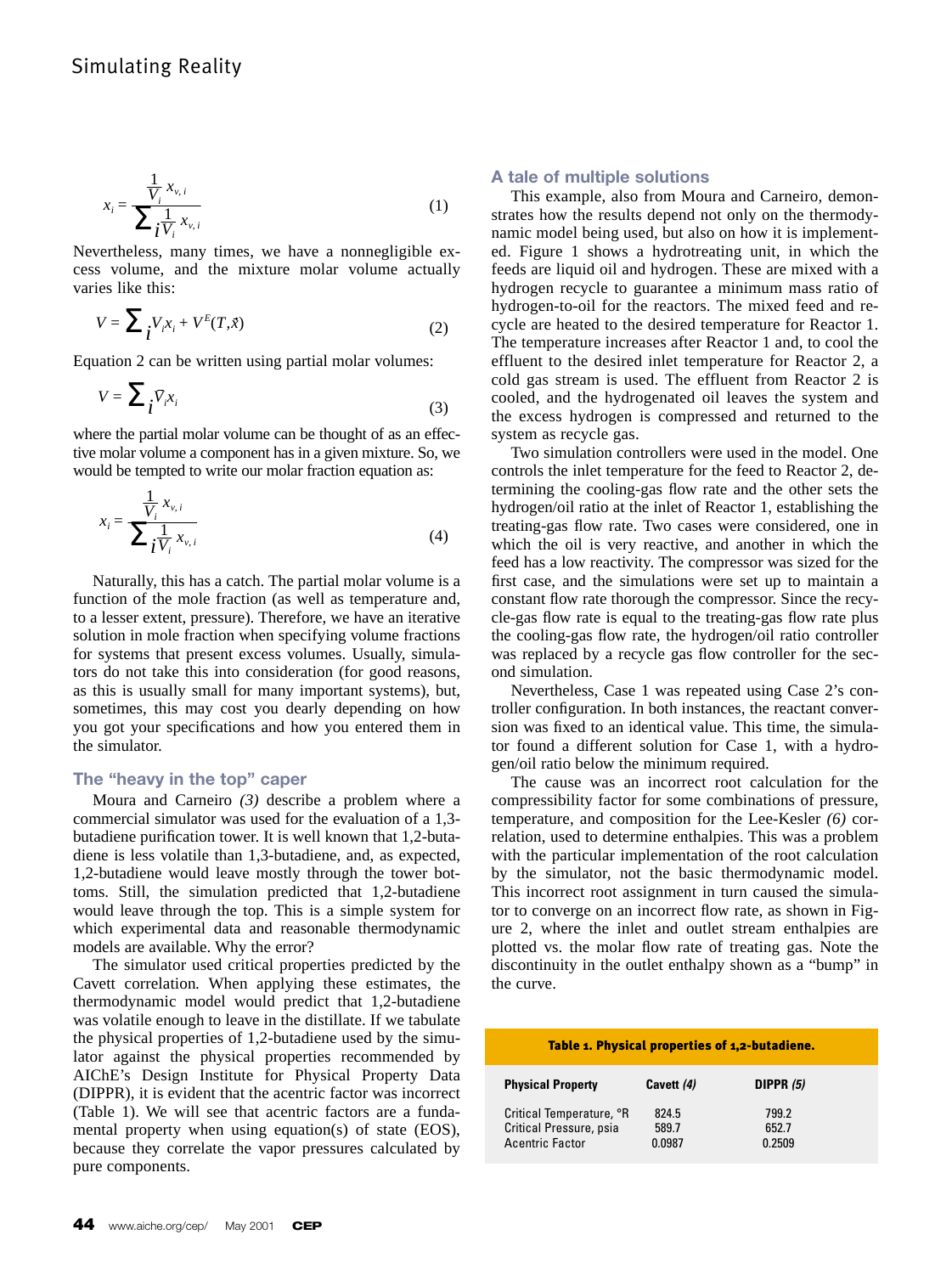

■ Figure 1. Simplified flowsheet for hydrotreating.



■ Figure 2. Incorrect root calculation yields bump in the outlet enthalpy curve.

## **An energy generator at your fingertips**

Simulators capable of handling multiple unit operations or flowsheets, each sporting its own thermodynamic options, allow the simulation of some complex situations. Nevertheless, these compounded simulations may find their way into other realms, which their initial creators did not consider. For example, the simulation may be the basis for a plant-wide optimization.

So far so good. But, usually one can use any variables for optimization, and, perhaps, the simulation is being used for a heat integration study. For one reason or another, one wants to minimize (or maximize) the enthalpy content of a stream. If this stream comes from a unit operation that has a different enthalpy basis from the main flowsheet (for example, it uses a different thermodynamic model), then you will have two streams. One is the outlet of the unit operation in the unit operation space and the other the outlet of the unit operation in the flowsheet space.

These will have different enthalpies! Therefore, depending on how your optimization is set up, the optimizer may start moving variables in a strange way, because it will be trying to take advantage of a purely artificial condition introduced by two inconsistent models.

This can also be a problem when different vaporizations

or number of liquid phases are calculated for the "same" stream in two sections of the flowsheet that use different thermodynamic models. For example, if a recycle is based on a stream existing after leaving a flash and the stream is empty (*i.e.*, in the flowsheet section you are interested in), it may cause lots of grief until you can actually debug the flowsheet and find the reason why, for some conditions, the simulation converges like a charm and, afterwards, it goes haywire.

# **Changing results depending on release date**

Process simulation companies face an ex-

cruciating problem. If better correlations or data appear, the initial tendency is to go and refine the current models. Nevertheless, if the models are refined and new default values used, then the simulation results will change. That is a problem when guaranteeing equipment or design calculations. Although we do not have a general answer, Yang *et al. (7)* show significant differences between the results for the simulation of a simple  $i-C_5/n-C_5$  splitter for three commercial simulators, including three instances (one in each simulator) where the new version of the simulator would not converge on solutions it had previously achieved.

## **Reality is your interpretation of it**

Why is it that we have very fast computers, rich flowsheeting environments, large unit operations libraries, advanced convergence techniques, comprehensive pure-component and interaction-parameter databases, and still we have unreliable simulations? The reason lies in the scope of problems solved by users of simulations and the degree of knowledge and rigor that can be provided by chemical engineering science.

Chemical engineering solves complex problems that result from the sheer size of the number of interacting molecules, even in the simplest systems. This fosters the need to simplify the models so as to use statistical mechanics. Statistical methods can provide exact answers only for the simplest cases, and, to extend their use for more realistic calculations, we usually have to provide some empirical information to subsidize the theoretical model. This can be a humble set of critical properties used since the 19th century by van der Waals or some type of complex intermolecular interaction energy.

Most of the available models for chemical engineers are based on some empirical information, thus relying on data that are applicable only to certain conditions. Because most models are not truly theoretically based, thereby ensuring consistency across many boundary conditions (such as fundamental theoretical models used in physics), one cannot in general say *a priori* how a ther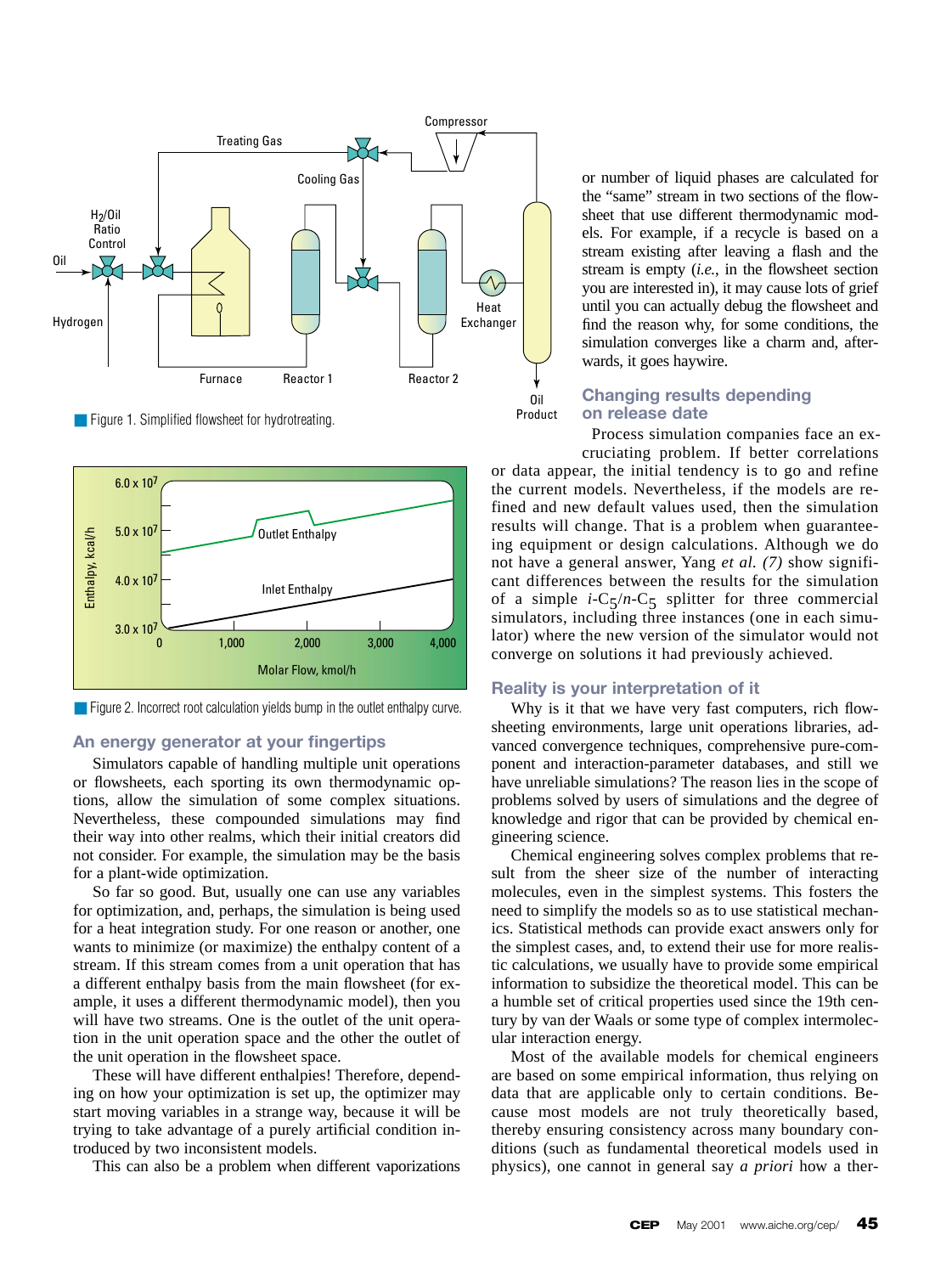modynamic model will behave when extrapolated beyond the region in which data were available for determining its empirical parameters.

Therefore, notwithstanding the computer power, richness of unit operation libraries and databases, and numerical sophistication, users of simulation are, in general, treading a thin line separating fact from fiction. This line has nothing to do with the rigorousness of the formulation of the material and energy balance equations, which are handled correctly by most simulators, but rather the line defining fact and fiction as predicted by the thermodynamic package used for simulation. Determining where your simulation becomes science fiction tells if your work is a reasonable guess of how nature is going to behave or if your work is simply bad fiction. The remainder of this article discusses some practical guidelines for maximizing your chance of writing better simulation stories.

## **Of mice and mixtures**

Simulation of chemical processes normally involves finding the properties of pure components and some thermodynamic descriptor for the mixture (*e.g.*, EOS and mixing rules, activity coefficient expressions, and the like). We start by taking a look at the basics of phase equilibria as the background to which we will pin down the importance of related physical properties, pure-component and otherwise.

Look at the basic expression for phase equilibrium written as the equality of fugacities across phases:

$$
\phi_i^{\nu} y_i P = \phi_i^{\mu} x_i P \tag{5}
$$

We can write the activity coefficient as:

$$
\gamma_i^l = \frac{\phi_i^l}{\phi_{i,\,pure}^l} \tag{6}
$$

and substituting into Eq. 5 we get:

$$
\phi_i^{\nu} y_i P = \gamma_i \phi_{i, \, pure}^l x_i P \tag{7}
$$

Note that the vast majority of activity coefficient models do not take into account their dependency on pressure, while Eq. 6 is general and can be conveniently applied to EOS. Thus, we recast the activity coefficient using an exact thermodynamic relationship:

$$
\gamma_i^P = \gamma_i^{Pref} \exp\left(\int_{P_{ref}}^P \frac{\bar{v}_i}{RT} dP\right)
$$
\n(8)

where  $P_{ref}$  is some reference pressure, usually around 1 atm, at which pressure effects can be neglected.

Using the definition of fugacity coefficient we have:

$$
\phi_{i,\,pure} = \frac{f_{i,\,pure}}{P} \tag{9}
$$

Casting Eq. 7 into the shape shown in textbooks:

$$
\phi_i^{\nu} y_i P = \gamma_i x_i f_{i, \, pure}^{\, l} \exp\left(\int_{P_{ref}}^P \frac{\tilde{v}_i}{RT} dP\right)
$$
 (10)

We dropped the superscript *Pref* for simplicity from the activity coefficient; its dependency on pressure is given by the exponential term.

Using the definition of fugacity, integration up to the saturated pure component state brings us to:

$$
\phi_i^{\nu} y_i P = \gamma_i x_i P_i^{\nu} \phi_i^s \times
$$
  
\n
$$
\exp\left(\int_{P_{sat,i}}^{P_{ref}} \frac{v_i}{RT} dP\right) \times
$$
  
\n
$$
\exp\left(\int_{P_{ref}}^{P} \frac{\bar{v}_i^l}{RT}\right)
$$
\n(11)

When the pressure is low and conditions are far from the critical state, the activity coefficient is essentially independent of pressure, and it is common to set the reference pressure to be the saturation pressure of component *i*, *Psat,i*, and Eq. 11 is cast in the form that is usually shown in textbooks:

$$
\phi_i^{\nu} y_i P = \gamma_i x_i P_i^{\nu} \phi_i^s \exp\left(\int_{P_{ref}}^P \frac{\bar{v}_i}{RT} dP\right)
$$
 (12)

For convenience in here we will set the reference pressure to 0. Eq. 11 is written as:

$$
\phi_i^{\nu} y_i P = \gamma_i x_i P_i^{\nu} \phi_i^{\nu} \exp\left(-\int_0^{P_{sati}} \frac{v_i}{RT} dP\right) \times \exp\left(\int_{P_{ref}}^P \frac{\tilde{v}_i}{RT} dP\right)
$$
\n(13)

Equation 13 is mathematically equivalent to Eq. 5, and, as long as its terms are correctly computed, it can be used up to the critical point of the mixture (a fact sometimes brushed aside to justify the use of EOS in place of activity-coefficient-based models). Therefore, what do we gain in going from Eq. 5 to Eq. 13? From a physical point of view, we gain insight into the different properties necessary to compute the phase equilibrium. From a modeling point of view, we get two models, one for the liquid and another for the vapor, which can be used separately (this is the counterpoint to the statement above about activity-coefficient models — usually one does the modeling without worrying about consistency around the critical point).

Let us write Eq. 11 in the way normally used for flash calculations: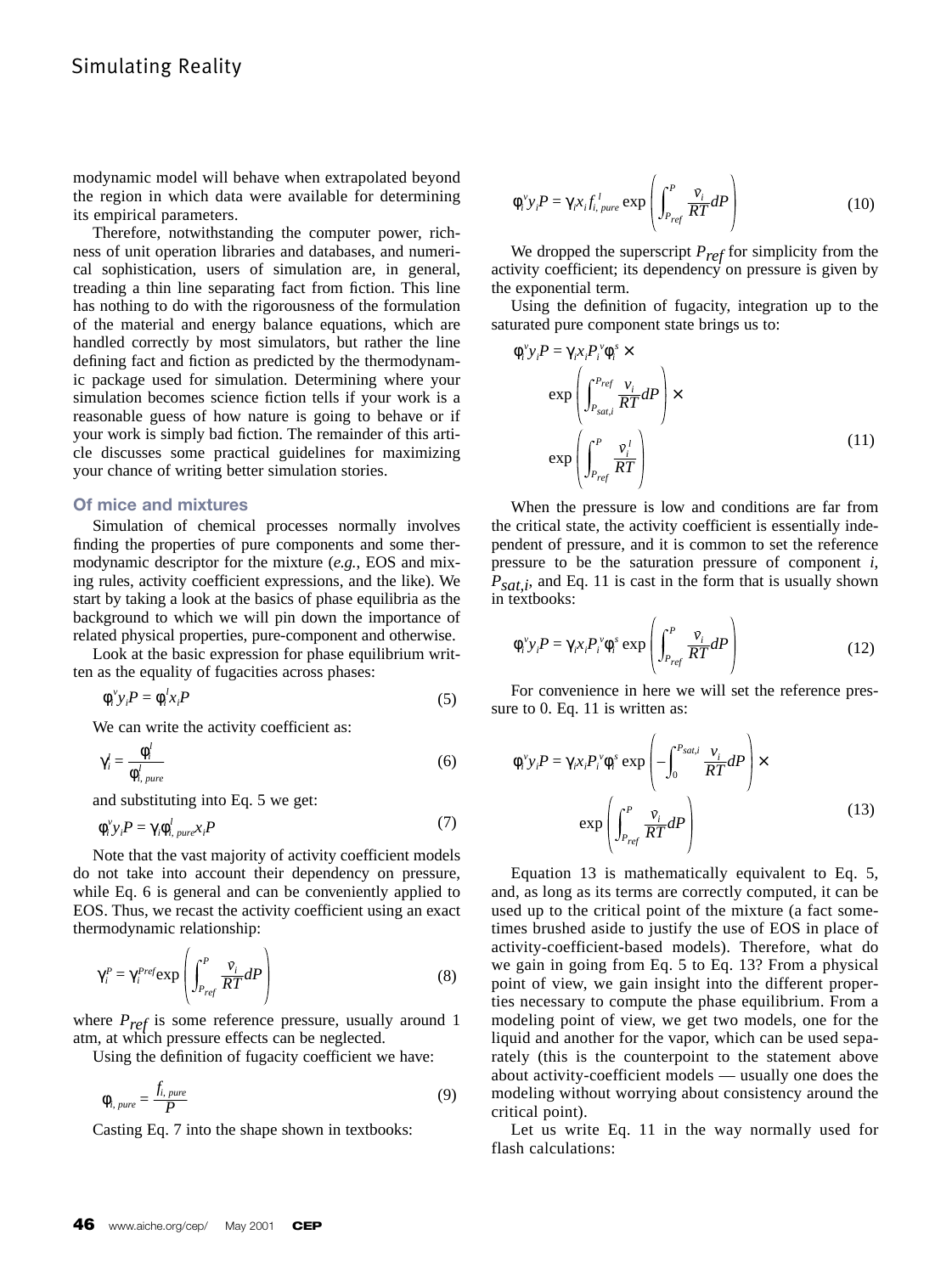$$
y_i = \left(\frac{P_{sat,i}}{P}\right) \frac{\phi_i^s}{\phi_i^v} \exp\left(-\int_0^{P_{sat,i}} \frac{v_i}{RT} \, dP\right) \times \exp\left(\int_{P_{ref}}^P \frac{\tilde{v}_i}{RT} \, dP\right) \gamma_i x_i \tag{14}
$$

At modest pressures (with the exception of associating mixtures in the vapor phase, such as carboxylic acid mixtures), the ratio  $(\phi_i^s / \phi_i^v)$  is close to 1, as well as the terms

$$
\exp\left(\int_0^{P_{sat,i}} -\frac{v_i}{RT}dP\right) \exp\left(\int_{P_{ref}}^P \frac{\bar{v}_i}{RT} dP\right)
$$
 (normally re-

ferred to as the Poynting factor). This is illustrated in Figures 3 and 4.

The fugacity coefficient ratio is about 0.92 over the pressure range, instead of 1.0, a difference of 8% — not that negligible. Why can we manage relatively well by neglecting this term? In the exercise above, we stretched things a bit to show that these ratios are not as benign as one would initially suspect.

Recall that the maximum difference in pressure for a binary, nonazeotropic system at saturation at a fixed temperature is going to be given by the vapor pressure of the pure components, and that, for many important systems, the differences in vapor pressures for a given temperature will be much smaller. For example, for ethanol and water at 100°C, the difference in vapor pressures is about 113 kPa and the corresponding  $(\phi_i^s / \phi_i^v)$  is about 0.98, better than 0.92.

How did we get the Poynting factor plot? What about the mysterious (and conveniently not mentioned) factor  $\bar{v}_i$ This is the partial molar volume of Component *i*, which is a function of the system pressure, temperature, and composition. Partial molar properties are useful mathematical constructs for calculating physical properties in a way that is formally identical to molar fraction averages, as was shown in Eq. 4.

$$
v = \sum_{i=1}^{nc} \bar{v}_i x_i
$$
 (15)

The partial molar volume is not the same as the ordinary pure-component molar volume, because it has to be just right to give the right combined molar volume for the mixture. For real mixtures, there is some kind of volumetric expansion or contraction.

How was Figure 4 calculated? We assumed that the partial molar volume of Component *i* is a constant and equal to the molar volume of Component *i* at the mixture temperature. That is a harsh approximation, not even physically correct (the partial molar volume is a mixture property and we are saying that the liquid mixture is always ideal).

Why can we bypass this problem (which is done thousands of times everyday by users of process simulators)? The answer lies in the precision.

$$
\exp\left[\int_{P_{Sat,i}}^P (\bar{v}_i/RT)dP\right]
$$

The integral in  $|^{JP_{sat,i}}|$  is so close to 0 for modest pressures and components well below their critical point that, despite a poor approximation, it does not matter (except when closer to the mixture's critical point).

So, how can we model systems with  $(\phi_i^s / \phi_i^v)$  different than unity by not using it? After all, activity coefficient models are employed many times with the ideal gas assumption, *i.e.,* the above ratio  $= 1$ , and Poynting factors are also equal to 1. The answer is simple. The activity coefficients in Eq. 13 can absorb these effects (to a certain extent) in disguise inside the activitycoefficient interaction parameters. This is why you should be careful before using interaction parameters someone else regressed. If your conditions are quite different from those used to regress the parameters (not only pressure, but also temperature and composition), then they likely will extrapolate poorly and you will have a dangerous model in your hands.

So, now that we understand how we calculated the Poynting factor and the  $(\phi_i^s / \phi_i^v)$  factor, we can proceed with the simplifications of our equilibrium equation and get into the form everyone knows:



■ Figure 3. Ratio of the fugacity coefficients for ethanol at 150 °C.



■ Figure 4. Poynting factor for ethanol at 150°C.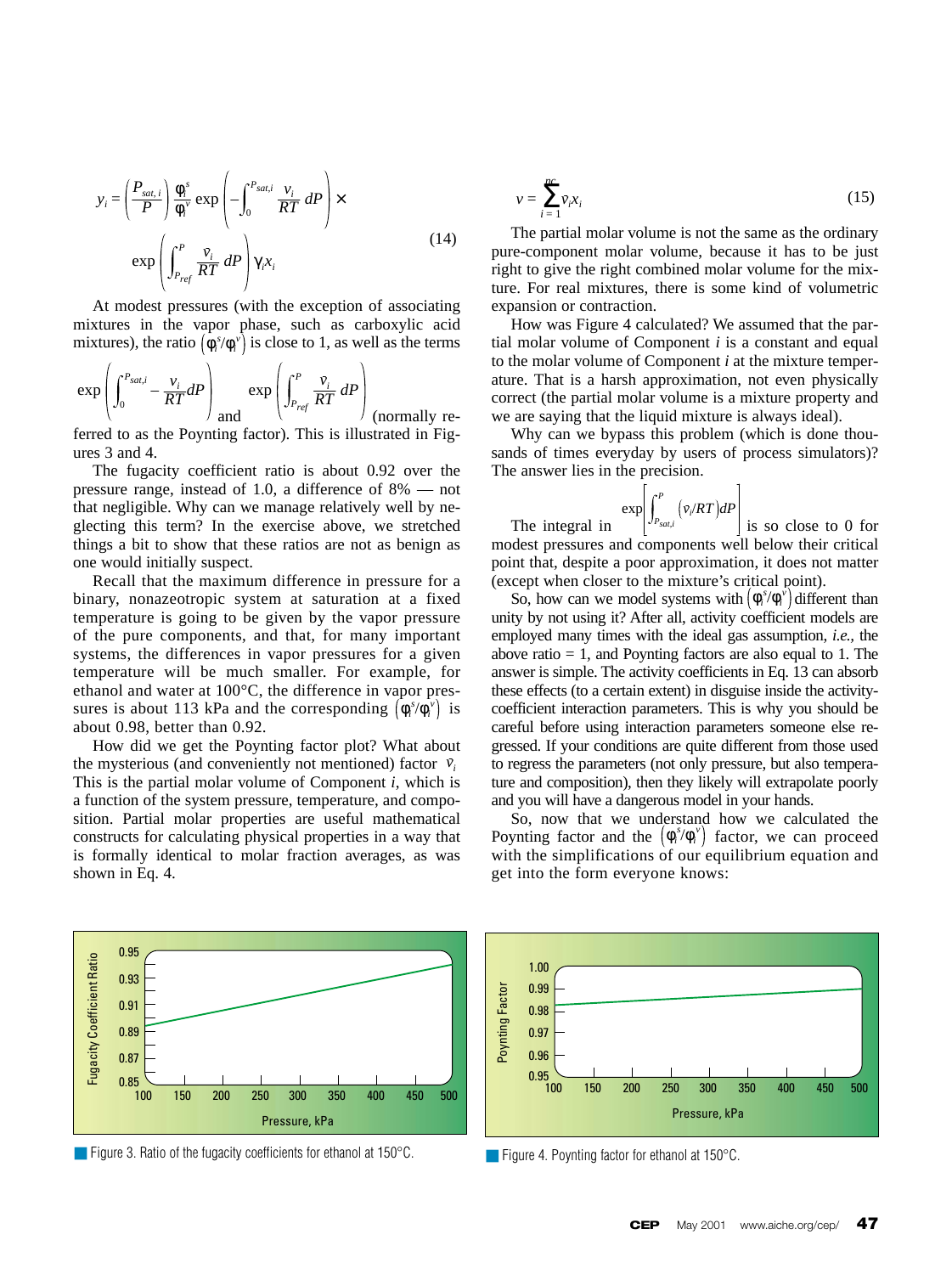$$
y_i = \left(\frac{P_{sat,i}}{P}\right) \gamma_i x_i \tag{16}
$$

And there we have it, the relationship between the primary factors governing the VLE. This was quite a detour to get to what is the obvious. In our journey, we learned that, as a first approximation, the VLE is dominated by one pure-component property, the vapor pressure, and by a mixture property, the activity coefficient. Stretching it a bit, we can say that the primary variable governing VLE is the vapor pressure:

$$
y_i = \left(\frac{P_{sat,i}}{P}\right)x_i
$$
 (17)

From this equation onwards, one adds more detail to the model going back to Eq. 11, as shown in Table 2.

Thus, we can think of the problem of creating a reliable thermodynamic model for VLE as providing the correct building blocks for the total equilibrium relationship, Eq. 13. Note that Eq. 5 is the exact equivalent to Eq. 13, but Eq. 5 has the relationships concealed inside the fugacity coefficient expressions. We shall revisit Eq. 5 a bit later. First, let us explore Eq. 13 further.

Equation 13 works up to the critical point of one of the constituents of the mixture, but, beyond that, the equation is undetermined. For example, we do not have a vapor and liquid phase for a pure component beyond the critical point, thus, the vapor pressure contribution is not determined. The same applies to the partial molar volume of the "liquid" phase beyond the critical point. So, how do we proceed?

The easy way out would be to imagine that one could extrapolate the vapor pressure of the component, which is supercritical at the system conditions. Call this component a "solute" to retain the ordinary terminology. Depending upon the solute and the conditions of interest, this extrapolation may be mild (for example,  $CO<sub>2</sub>$  and water at ambient conditions) or extreme  $(H<sub>2</sub>)$  and water at ambient conditions).

Imagine that Eq. 17 applies and, somehow, we can calculate a hypothetical vapor pressure for supercritical components, perhaps by using a simple Antoine equation with its constants *A* and *B* determined at the critical point of the solute so as to match the critical pressure and the slope of

$$
\ln P_{sat} = a + \frac{b}{T} \tag{18}
$$

$$
a = \left(A + \frac{B}{T} + C \ln T + DT^E - \frac{b}{T}\right)_{\text{C}Tc}
$$
 (19)

$$
b = \left(B - CT - DET^{E+1}\right)_{\text{CFT}} \tag{20}
$$

$$
\ln P_{sat} = A + \frac{B}{T} + C \ln T + DT^E \tag{21}
$$

Using a simple formulation, such as Eq. 14, as the basis for estimating the solubility of gases in liquids, tells us some basic things. First, this simplistic model tells us that the solubility of a gas decreases with temperature. This is usually correct, but not always, as for helium and hydrogen, for example. Second, this model alerts us that the solubility of the solute is independent of the nature of the solvent. This is not correct, but this simple model gets us to the ballpark values when predicting the solubility of solvents and chemically similar solutes as shown by Prausnitz *et al. (8)*, in Table 3.

This approach is qualitative at best, so, how do we proceed? Let us start from the basic definition of the fugacity given by Eq. 10, but with the activity coefficient normalized using the unsymmetric convention:

$$
\phi_i^{\nu} y_i P = \gamma_i^* x_i f_{i,\,pure}^{\,l} \exp\left(\int_{P_{ref}}^P \frac{\bar{v}_i}{RT} \, dP\right)
$$
\n(22)

What is meant by unsymmetric normalization? The problem with noncondensables such as nitrogen is that, for the conditions for low-pressure solubility calculations, we cannot condense nitrogen (for all practical purposes, it is a very superheated gas), and the concentration of gas in liquid is very small. Also, the state for the liquid pure-component fugacity for our gas is hypothetical (as for the extrapolated vapor pressure we calculated above). Thus, define the activity coefficient in so it makes more sense for gases by using the following boundary condition:

$$
\lim_{x_i \to 0} \frac{x_i^*}{x_i} = 1 \tag{23}
$$

the vapor pressure curve (always be very careful when extrapolating expressions such as Eq. 18 beyond the recommended range, because the extended Antoine equation may have a maximum in temperature, and we may have the unpleasant surprise that you can condense nitrogen at ambient pressure by increasing the temperature).

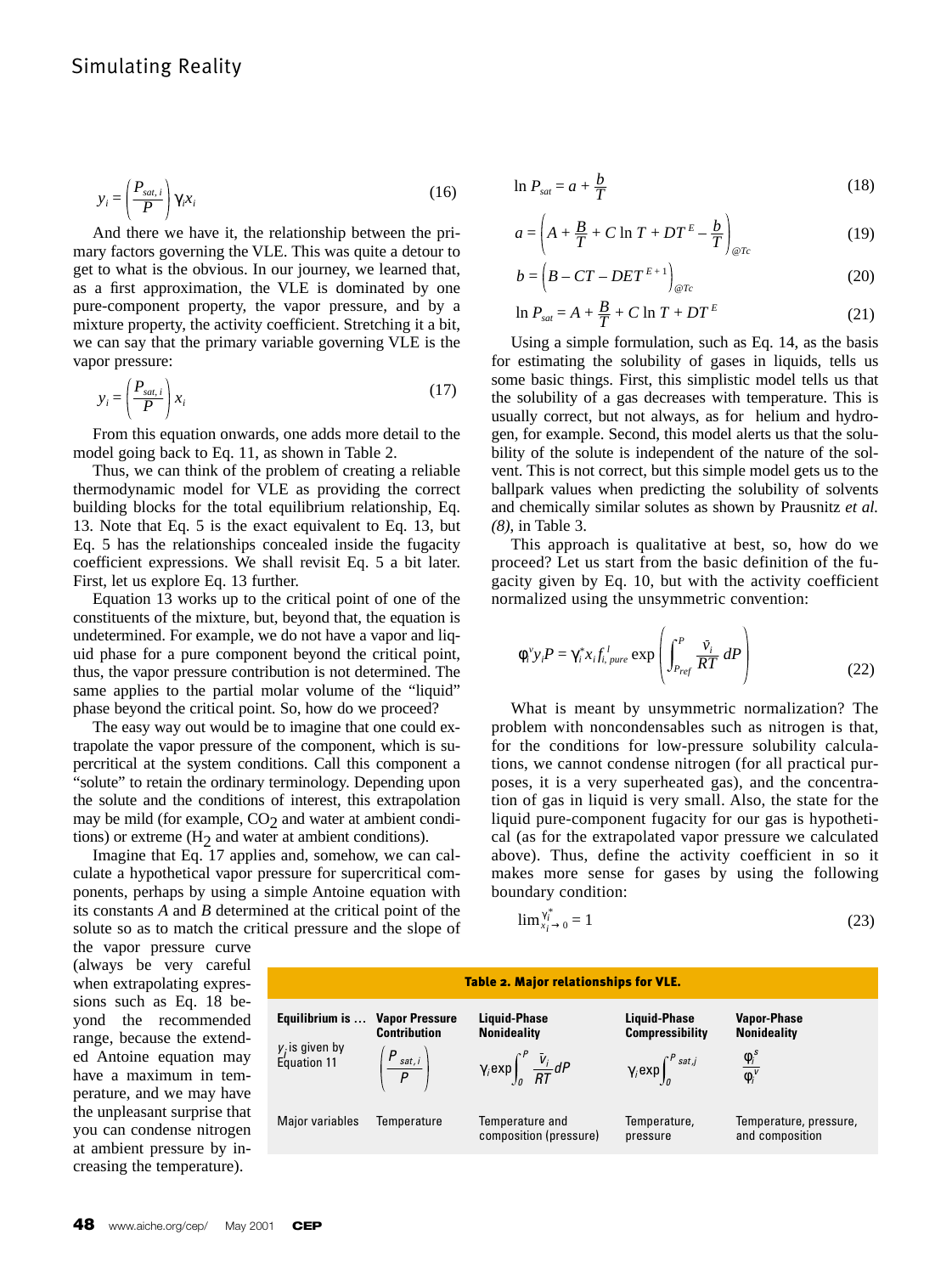And, we relate the standard state fugacity of the gas with the Henry's law constant:

$$
f_{i,pure}^l = H_{i,solv}^{Pref} = H_{i,solv}^{Psat,olv} \times \exp\left(\int_{P_{sat,solv}}^P \frac{\tilde{v}_i^{\infty}}{RT} dP\right)
$$
(24)

This standard state is special. For subcritical components, the standard state is defined in terms of the component in question alone*.* For supercritical components, the standard state is defined in terms of the solvent, which dissolves the supercritical component of interest.

*P<sub>sat,solv</sub>* is the saturation pressure of the solvent at the system temperature. So, why did we not write it as a saturation pressure? Because the solvent may be a mixture of subcritical substances, and, therefore, we are actually talking about the saturation pressure of a multicomponent mixture of condensables, which, in turn, may require us to calculate activity coefficients. We can combine the standard state definition, pressure dependency, and activity coefficient to yield an expression for the fugacity of a supercritical component:

$$
f_i^{\ l} = \gamma_i^* x_i H_{i,solvent}^{Psat,solv} \exp\left(\int_{solv, sat}^P \frac{\tilde{v}_i^{\infty}}{RT} \, dP\right) \times \exp\left(\int_{P_{ref}}^P \frac{\tilde{v}_i}{RT} \, dP\right) \tag{25}
$$

We are not out of the woods yet. Conveniently, we ignored how to calculate  $H_{isolvent}^{Psat, solv}$ . Not only is the standard state a function of the solvent, but also is the specific mixture of solvents. Since we do not have a purely theoretical way of calculating the  $H_{isobvent}^{Pstat, solv}$ , a model is needed. One of the simplest is that of O'Connell *(9),* which models the interactions between solvents via a one-parameter Margules equation:

$$
\ln H_{i,solvent}^{Psat,solvent} = \sum_{\substack{j=1 \ j \neq i}}^{nc} x_j \ln H_{i,j}^{Pv,j} - \sum_{\substack{j=1 \ k>j}}^{nc} \sum_{\substack{k>j \ k \neq i}}^{nc} x_j x_k \tag{26}
$$

Frequently, process simulators do not use the nonideal correction term, and  $a_{jk}$  is assumed to be zero. Also, often,

| Table 3. Ideal and actual solubility of<br>several gases in solvents at 25°C (8). |       |                 |         |  |  |
|-----------------------------------------------------------------------------------|-------|-----------------|---------|--|--|
| Solubilities in mole fraction x 10 <sup>4</sup>                                   |       |                 |         |  |  |
| <b>Solute</b>                                                                     | Ideal | $n - C_7F_{16}$ | $ccI_a$ |  |  |
|                                                                                   | 8     | 14.01           | 3.19    |  |  |
| $\frac{H_2}{N_2}$                                                                 | 10    | 38.7            | 6.29    |  |  |
| $c\bar{H}_4$                                                                      | 35    | 82.6            | 28.4    |  |  |
| CO <sub>2</sub>                                                                   | 160   | 208.8           | 107     |  |  |

$$
\exp\left(\int_{P_{ref}}^P \frac{\bar{v}_i}{RT} \, dP\right)
$$

 $\frac{1}{1}$  is set to 1. Note that, if we want to use any of the available activity coefficient models created for condensable mixtures, we can relate the symmetric and unsymmetrical activity coefficients using the following relationship:

$$
\gamma_i^* = \frac{\gamma_i}{\gamma_i^*} \tag{27}
$$

 $\gamma_i^*$  is the infinite dilution activity coefficient of component *i* calculated using the symmetric convention. A good summary on the use of Henry's law for process calculations is in a series of articles by Carroll *(10–13)*, and more advanced information on Henry's law calculations close to the solvent critical point can be found in the articles by Japas and Levelt Sengers *(14)* and Harvey and Levelt Sengers *(15).*

We now summarize the basic equations for modeling VLE using activity coefficients for sub- and supercritical components in Table 4. It compares similar functionality for different parts of the total fugacity function in the liquid phase for sub- and supercritical components. The equations in Table 4 provide the basic guidelines for analyzing most VLE problems using activity coefficients. Look at the documentation of your process simulator and you are bound to find Table 4 in one way or another as the basis for activitycoefficient-based models.

Now we get to the interesting part — how to set up the equations so we have data to perform calculations? Some educated simplifications have to be done. Let us look at them step-by-step and see what is necessary.

#### **Vapor-pressure contribution**

• Mathematical expression for vapor pressure as a function of temperature — usually some type of Antoine's equation.

• Experimental value of vapor pressure as a function of temperature.

• Estimation method for vapor pressure for components without experimental values.

• Mathematical expression for Henry's constant as a function of temperature — usually some type of Antoine equation.

• Experimental value of Henry's constant for each of the supercritical components in each solvent as a function of temperature.

• Way to estimate the Henry's constant for solute/solvent pairs without experimental data.

#### **Liquid-phase nonideality**

• Mathematical model for activity coefficients — Margules, van Laar, Wilson, NRTL, UNIQUAC, etc. …

• Interaction parameters for subcritical/subcritical binary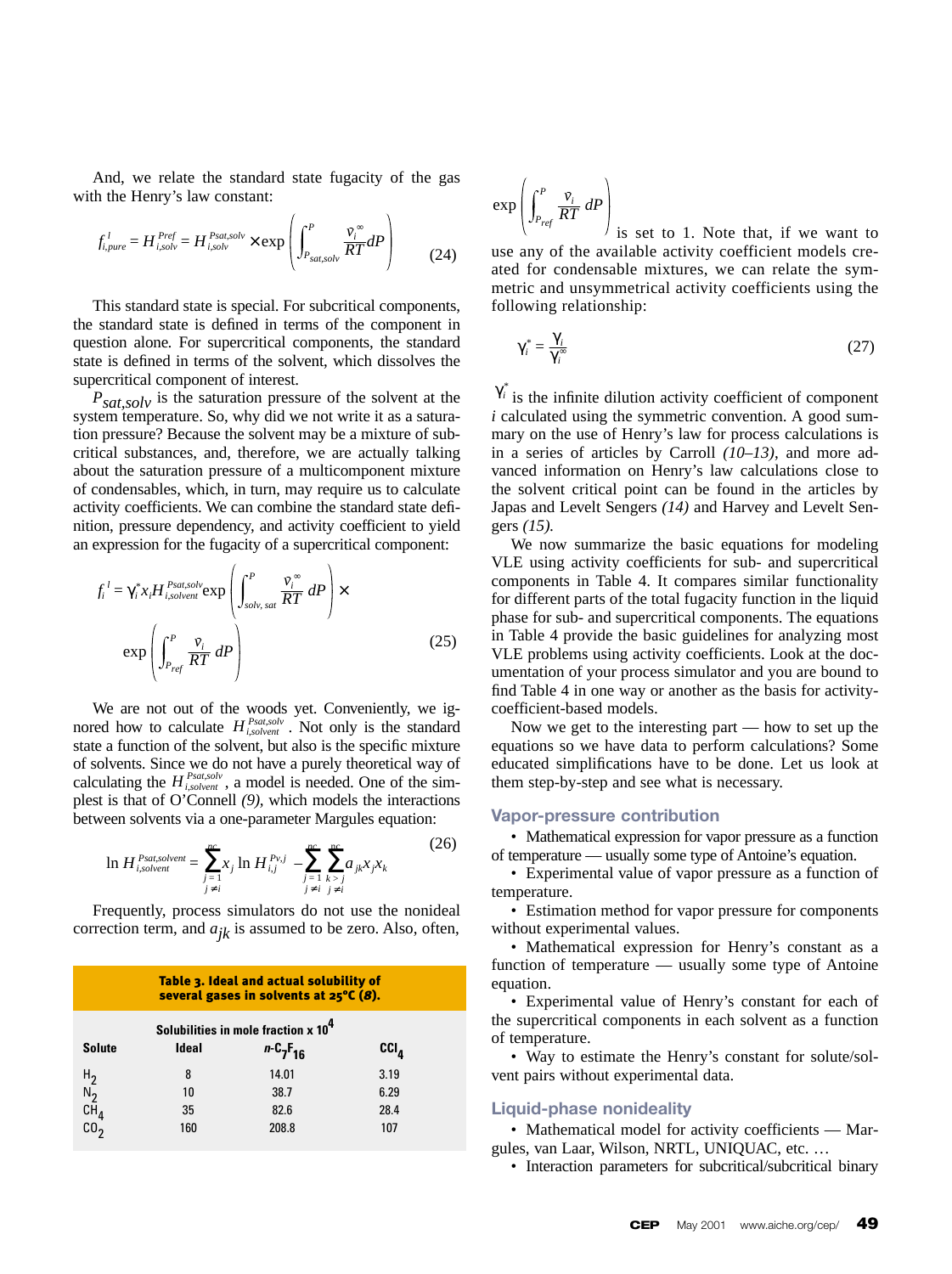

pairs determined from experimental data. Except for simple solutions, the interactions are always based on experimental data (do not be fooled by UNIFAC — its parameters were determined using experimental data; there is no real fundamental theory behind them, but, rather, some clever data-fitting).

## **Liquid-phase compressibility**

• Mathematical model for excess liquid molar volumes as a function of composition, temperature, and pressure for subcritical components. Usually, this is not known and the partial molar volumes are assumed to be independent of pressure. Moreover, the partial volumes are supposed to be independent of composition (a thermodynamic oxymoron) and equal to the pure-component molar volumes of the pure components.

• Mathematical model for the infinite-dilution partial molar volume of solute in solvent as a function of temperature and pressure. Except for high-pressure models, this is usually ignored and the infinite-dilution partial molar volume is set to zero. When it has to be used (*e.g.,* when approaching the solvent critical temperature and the infinite-dilution partial molar volume of the solvent cannot be neglected), its value is determined using experimental solubility data.

# **Vapor-phase nonideality**

• Mathematical model for the fugacity coefficient (van der Waals, Redlich-Kwong, Soave-Redlich-Kwong, Peng-Robinson, Virial, …).

• Physical properties necessary for the EOS (usually, but not always — critical temperature, critical pressure, acentric factor, dipole moment, and gas-phase association parameters).

Now, you may be asking yourself: Why have we gone through all the detail about calculations that are done routinely by the simulator on your desktop? If you simply install the software and start running calculations, it is easy to gloss over all of the assumptions that were made in the program. For example, say you are modeling an ethanol facility. You will need data on ethanol, propanol, butanol, pentanols (to model the fuel oils), carbon dioxide (byproduct of sugar fermentation), nitrogen, oxygen, and water. A conventional thermodynamic package to choose would be the NRTL with the virial EOS for the gas phase. So let us proceed, step-by-step, to see how the simulator is going to get ready to perform the first flash (see Table 5).

The simulator is making a series of decisions for you, which may or may not be adequate for the system you intend to model. Naturally, some simulators have sophisticated sets of options for the modification of defaults. These options require more information being required for the model (which you may or may not have — but, at least have the advantage of getting you thinking about what may be important), as well as a whole new set of assumptions that you may or may not be aware of. It should be becoming clear that Table 5 may be more complicated than what we just suggested.

## **Is simplification possible?**

Is there anything thermodynamics can do to help us to have a simpler, less assumption-dependent model? Unfortunately, Eq. 5 is as fundamental as possible without having to propose one or more models and, thus, enter into the realm of molecular thermodynamics. In that, we propose models that are based on more fundamental theories (usually founded upon statistical thermodynamics), but are simplified enough to allow their use in ordinary process calculations — as long as they retain their "physical" flavor.

Perhaps, at the risk of being too simplistic, the techniques used to solve most problems being routinely determined today can be traced back to the work van der Waals started in the 1870s (cubic EOS such as Redlich-Kwong, Soave-Redlich-Kwong, and Peng-Robinson *(16),* to mention the most popular forms) and the work started in the 1930s and 1940s by Hildebrand and Guggenheim (models based on liquid lattices that were cleverly extended by using the local composition assumption of Wilson *(17)* and further refined by Prausnitz, Renon, and Abrams *(18, 19)* and others).

Certainly, more advanced EOS exist other than the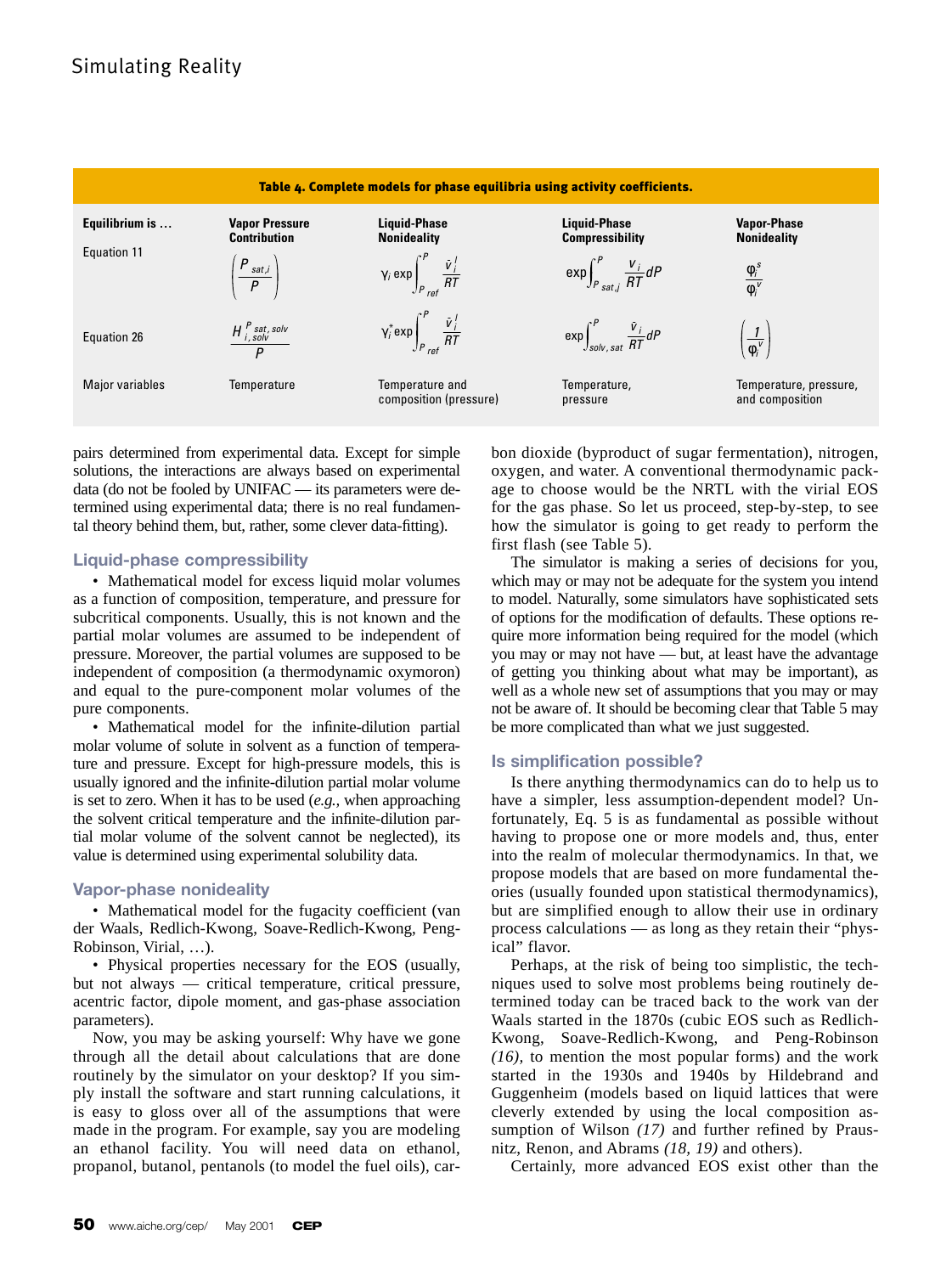ones based on the van der Waals model. Still, the additional data needed to use a more advanced model often gains little in accuracy, and we end up using simpler models than expected. Considering the pain of accounting for supercritical components together with subcritical ones, it would be convenient to find a way of working with Eq. 5 directly instead of with standard states and activity coefficients.

Also, we have to determine thermal properties (enthalpy, entropy, and heat capacity) that we routinely need to perform complete material and energy balances. Start by looking at the exact definition of the fugacity coefficient from classical thermodynamics and see if there is another way of solving the problem:

$$
RT \ln \phi = \int_{V} \left[ \left( \frac{\partial P}{\partial n_i} \right)_{T, n_{j \neq i}} - \frac{RT}{V} \right] dV - RT \ln Z \qquad (28)
$$

Equation 28 is rigorous thermodynamically, and as long as we have a functional relationship between pressure, temperature, volume, and composition, we can calculate fugacity coefficients, and the phase equilibrium problem is (formally) resolved. Before we dig deeper into the these relationships (usually called EOS), it is a good idea to look at some basic thermodynamic relationships that define enthalpy, entropy, and heat capacity:

$$
H = H^{0} + \int_{\infty}^{V} \left[ T \left( \frac{\partial P}{\partial T} \right)_{V,ni} + V \left( \frac{\partial P}{\partial V} \right) \right]_{T,ni} dV
$$
 (29)

$$
S = S^{0} + \int_{\infty}^{V} \left[ \left( \frac{\partial P}{\partial T} \right)_{V,ni} - \frac{R}{V} \right] dV + R \ln Z \tag{30}
$$

| Table 5. Typical steps for a simple flash calculation. |                                                                                                           |                                                                                                                                                                                                                                                                                                                                                                                                                                                                                                                                                                                                                                                                                                                                                                              |  |  |  |  |
|--------------------------------------------------------|-----------------------------------------------------------------------------------------------------------|------------------------------------------------------------------------------------------------------------------------------------------------------------------------------------------------------------------------------------------------------------------------------------------------------------------------------------------------------------------------------------------------------------------------------------------------------------------------------------------------------------------------------------------------------------------------------------------------------------------------------------------------------------------------------------------------------------------------------------------------------------------------------|--|--|--|--|
| Action                                                 | <b>Reason</b>                                                                                             | <b>Hidden Actions</b>                                                                                                                                                                                                                                                                                                                                                                                                                                                                                                                                                                                                                                                                                                                                                        |  |  |  |  |
| Choose thermodynamic<br>model, NRTL/Virial             | Tell the simulator the basic<br>thermodynamic framework<br>to use to perform<br>equilibrium calculations. | • Select enthalpy, entropy, and heat capacity models.<br>• Partial molar volume for the liquid-phase model is defined.<br>Usually pure-component molar volume is used.<br>• An extrapolation method for the pure-component molar<br>volume beyond $T_c$ is defined.                                                                                                                                                                                                                                                                                                                                                                                                                                                                                                          |  |  |  |  |
|                                                        |                                                                                                           | • Mixing rule for $H^{P}_{i,sub}^{sat,sub}$ is defined. Usually<br>$a_{ik}$ is set to zero.<br>. Models for liquid and vapor densities are chosen.<br>• Model for transport properties are chosen.<br>• Extrapolation methods for all physical properties are defaulted.                                                                                                                                                                                                                                                                                                                                                                                                                                                                                                     |  |  |  |  |
| <b>Choose components</b><br>from component list        | Define mixtures that will be<br>potentially present in the<br>simulation.                                 | • Retrieve physical properties from a pure-component database.<br>• Retrieved properties may have been already estimated. Many times<br>estimation criteria are not available.<br>• Missing properties are estimated. Applicability dependent on types<br>of chemicals in the mixture.                                                                                                                                                                                                                                                                                                                                                                                                                                                                                       |  |  |  |  |
|                                                        |                                                                                                           | • Missing $H_{i,j}^{P_{sat,solv}}$ are estimated.<br>• Retrieve binary interaction parameters and Henry's constants from a<br>database. Parameters may or may not be applicable to conditions of interest.<br>• Interaction parameters for subcritical binary pairs are estimated<br>(ranging from a simple setting to zero to group contribution methods).                                                                                                                                                                                                                                                                                                                                                                                                                  |  |  |  |  |
| Define pressure, temperature,<br>and bulk composition  | Find thermodynamic<br>state of mixture.                                                                   | • Vapor pressures are calculated. Extrapolations are made if<br>temperature is beyond temperature limits.<br>• Henry's constants are calculated. Extrapolations are done if<br>temperature is beyond temperature limits.<br>• Activity coefficients are calculated. Extrapolations are done usually<br>without any check based on actual data used for determination of<br>interaction parameters.<br>• Enthalpies, entropies, heat capacities are calculated. Depending on<br>the temperature, subcritical components may be crossing their critical<br>temperatures and extrapolations for enthalpy of vaporization are done.<br>. Transport properties are calculated. Usually, very little, if any,<br>experimental mixture information is available to help estimation. |  |  |  |  |